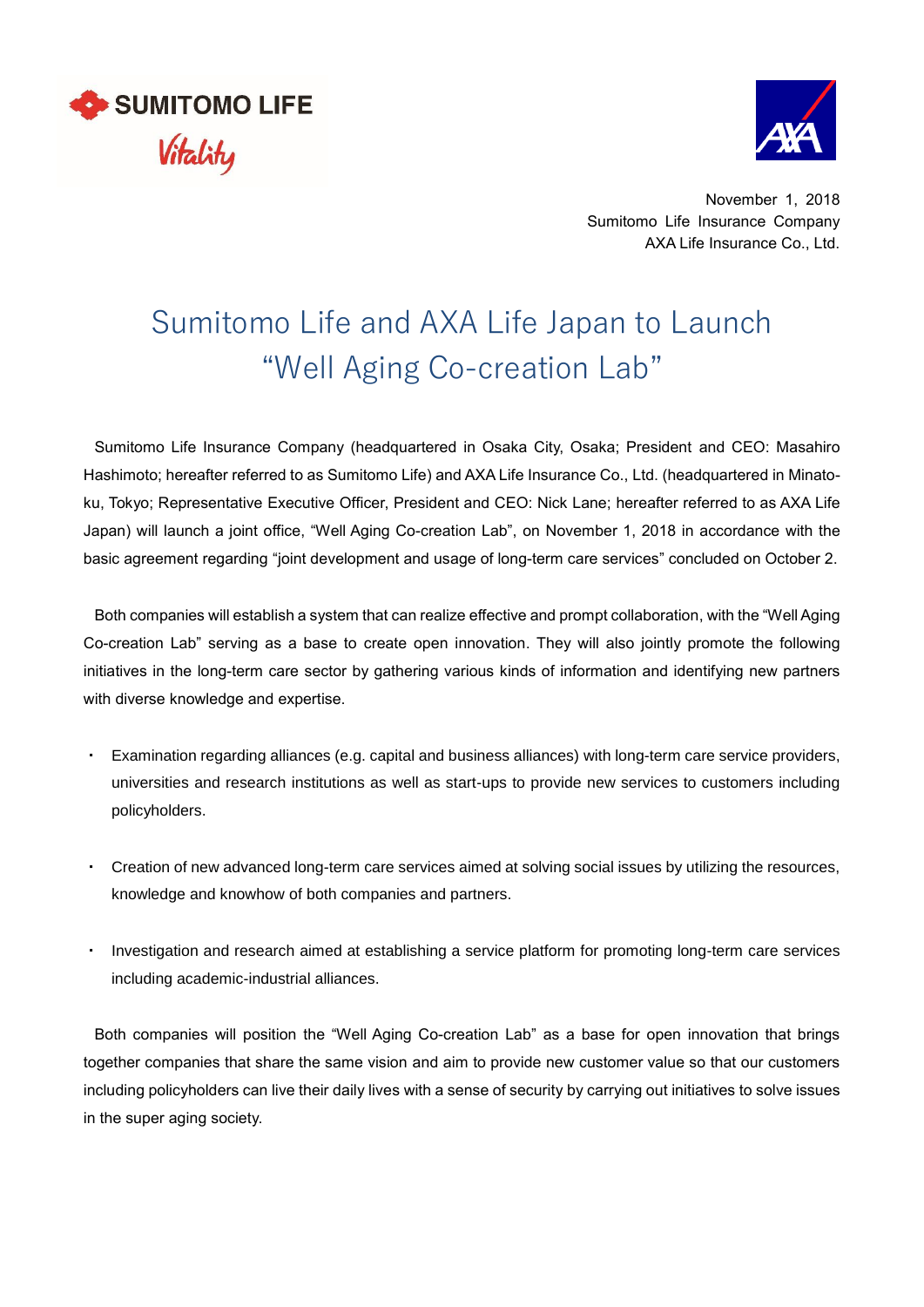## **"Well Aging Co-creation Lab"**

### **Location**

As we are assuming collaboration with companies that possess various solutions in the long-term care sector for establishing new services, the "Well Aging Co-creation Lab" will be established at Otemachi First Square, which can be accessed easily from anywhere around the nation.

**Outline** 

| Launch Date           | November 1, 2018                                                       |  |
|-----------------------|------------------------------------------------------------------------|--|
| Location              | 4F Otemachi First Square East Tower, 1-5-1 Otemachi, Chiyoda-ku, Tokyo |  |
|                       | (Inside Regus)                                                         |  |
| <b>Business Hours</b> | Monday - Friday: 9am - 5pm                                             |  |
|                       | * Except holidays, Dec. 31 and Jan.1 - 3                               |  |
| Phone                 | +81(0)3-5219-1332                                                      |  |

■ Image of "Well Aging Co-creation Lab" <Otemachi First Square>



<Office> \* image of lounge